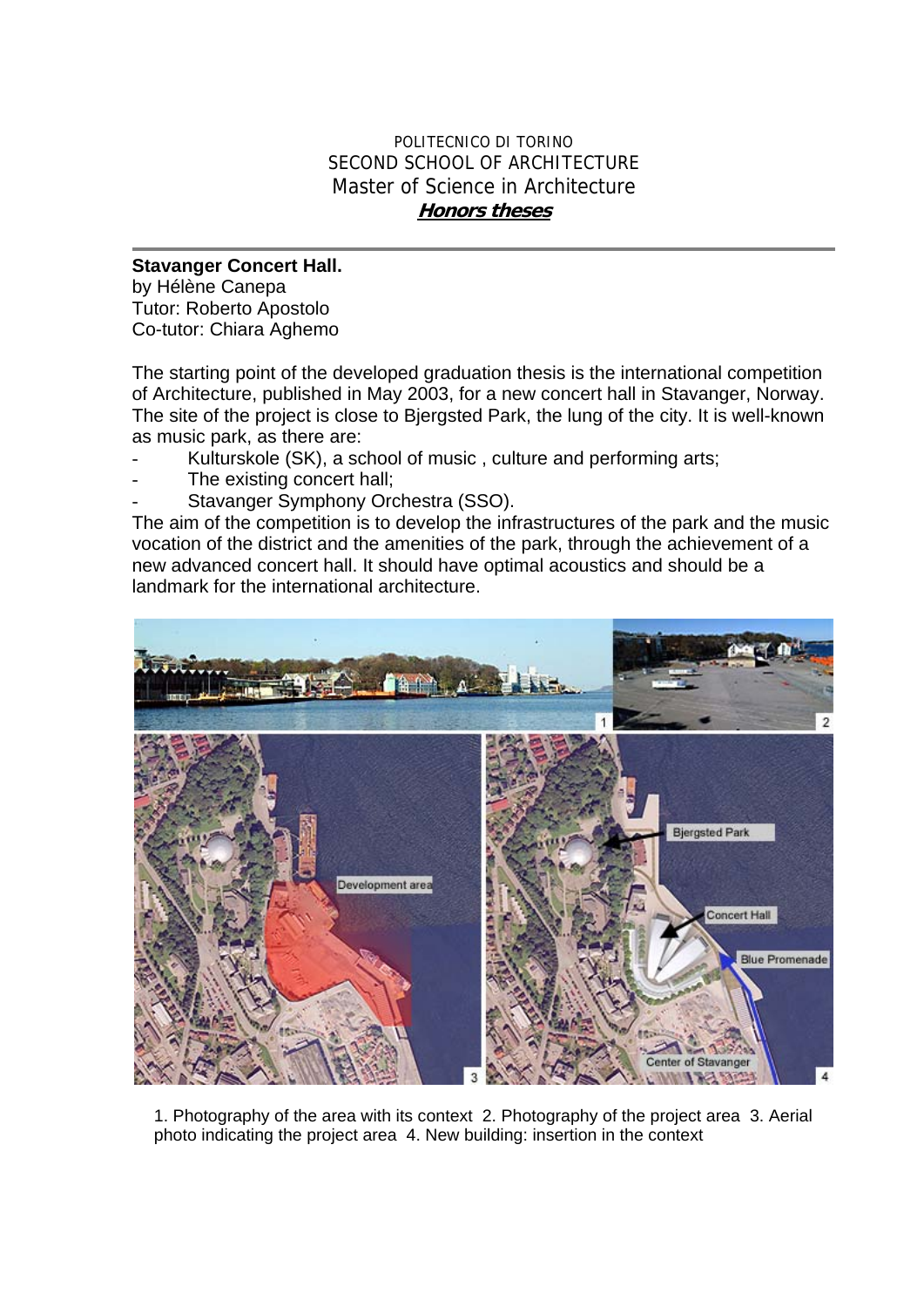This ambitious project would turn the city of Stavanger from an industrial town into a city of music and culture.

The new auditorium is situated of forehead to the sea, on the quay, to one kilometer from the center of city and close to the park. A fundamental purpose of the plan has been to get a better connection between the city and the park, through the upgrading of the port area where the new building will rise. The announcement of competition included the possibility to insert in the area an amphitheater for approximately 1000 spectators. Taking advantage of the difference in height between the road (situated at a contour line more elevated) and the quay level, and maintaining the natural cup shape of the area it has been possible to collocate the amphitheatre. It constitutes, by its system of pedestrian ramps, the connection between the road and the sea, and the walkway to the building. Moreover it is conferred continuity to the Blue Promenade, that is the pedestrian way that run along the sea, from the city heart to the park.



5. Plant of ground level 6. Rendering 7. Section on the Orchestra Concert Hall (Bergen Hall)

In the Stavanger Concert Hall there are two auditoria: the for symphonic music auditorium (1400 places), and the multipurpose auditorium (480-840 places). The presence of two halls is due to the need of having an auditorium with optimal acoustics for the symphonic orchestra and another one as flexible as possible for several types of events and amplified music.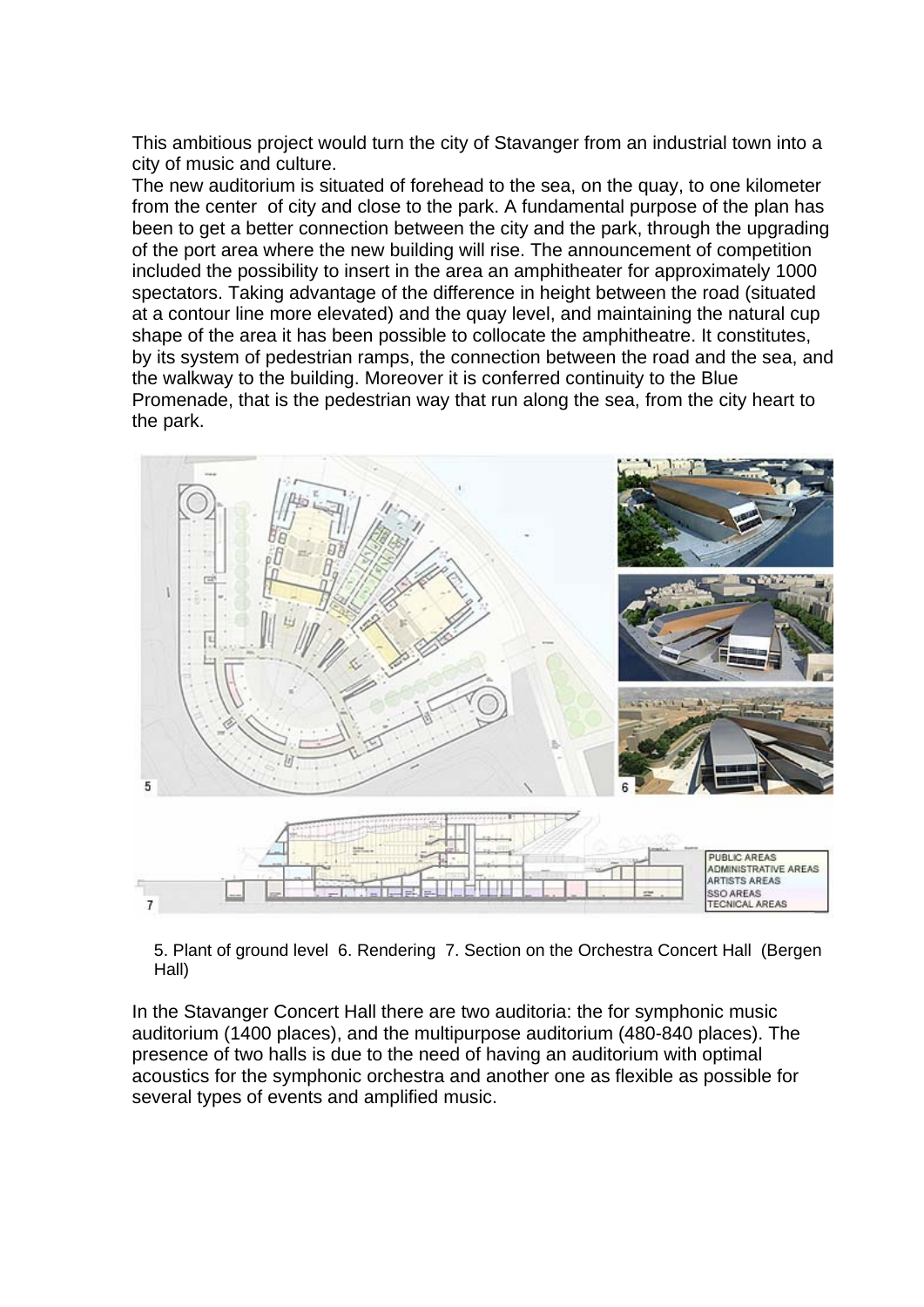Moreover the building contains, on four main floors:

- the Symphonic Orchestra (SSO) areas ( rehearsal rooms, offices and other areas),
- the areas for the musicians quests (dressing rooms, rehearsal rooms, canteen),
- the administrative areas and the offices for the SK and the SSO.
- the public areas (foyer, ticket office, cloakroom, bars, restaurant),
- parking facilities for approximately 400 cars, situated under the amphitheatre.

The shape of external area has inspired the shape of the halls, which resume geometry of two boats that land to the port of Stavanger.

The ship symbolizes the identity of the place, the Viking conquests age. The ship represents the metaphor of the connection between local and global, the element that imports and exports not goods but music, culture, persons. The ship is finally the symbol of the future, of the new vocation of Stavanger to become dynamic place of cultural trade, and a city of international breath of though. The shape of concert halls is inspired by the shape of the boats as in plant as in prospect. In particular the aerodynamic lines remind some models of modern yachts. Moreover it can be observed the movement that the ships produce in the water, in fact the other bodies of the building are inspired by these waves. The shape of the building reminds also a flower that is opened towards the sea, or a volume eroded from the waves of the sea like a fiord.



8. Studies 9. Preliminary sketch 10. Rendering